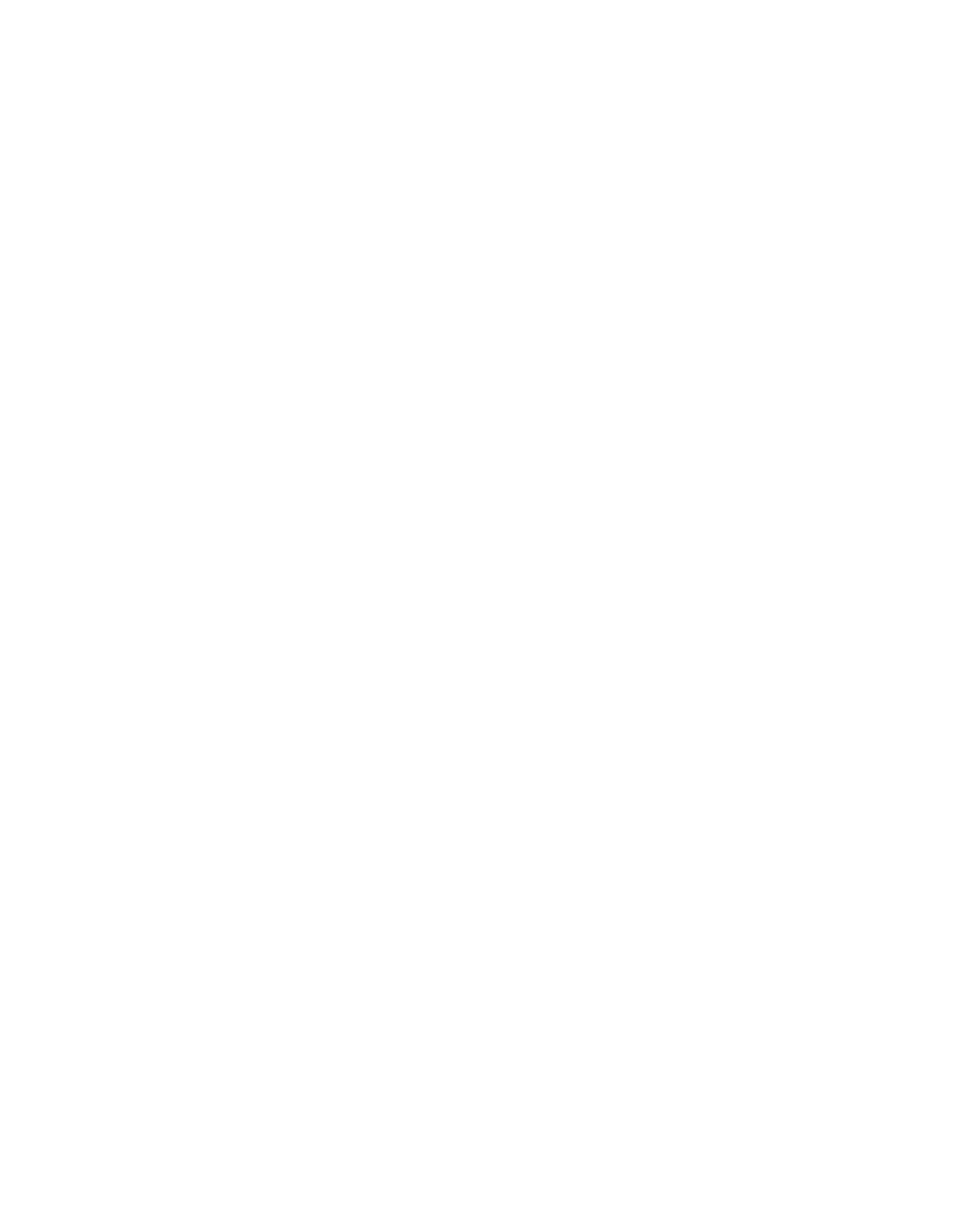### **SECTION 15072 ASBESTOS-CEMENT WATER PIPE**

### <span id="page-2-0"></span>**PART 1 - GENERAL**

#### <span id="page-2-1"></span>1.01 REQUIREMENT

It is required that the Contractor shall furnish, deliver, unload and string along the trench site, all pipe and material as hereinafter described in these specifications. All fabrication, workmanship, material and testing of pipe shall conform to the latest revision of the specifications hereinafter described, except as otherwise specified herein or approved by the Engineer. Approval by the Engineer, whenever required, shall be in writing.

#### <span id="page-2-2"></span>1.02 DELIVERY

Pipe shall be delivered with one coupling and one ring assembled on each standard length as required.

### <span id="page-2-3"></span>1.03 MEASUREMENT AND PAYMENT

Payment for pipe shall be made on a unit price basis per lineal foot of pipe.

#### <span id="page-2-4"></span>**PART 2 - PRODUCT**

#### <span id="page-2-5"></span>2.01 TYPE OF PIPE

Asbestos-cement pipe shall conform to the latest revision of AWWA Specs. C400 and ASTM Specs. C296, C500, D-1869, with Ring-Tite or Fluid Tite joints or approved equal. Up to 10% of the total footage for each size of pipe may be in random lengths. Lengths shall be predetermined to meet joint location requirements.

#### <span id="page-2-6"></span>2.02 CLASS OF PIPE

Asbestos-cement pipe shall be Class 150 except where noted otherwise.

#### <span id="page-2-7"></span>2.03 FREE LIME CONTENT

The uncombined calcium hydroxide shall not exceed 1.0%, and the pipe shall be Type II as designated in ASTM C500 and in AWWA C-400-80.

<span id="page-2-8"></span>2.04 COUPLINGS AND RINGS